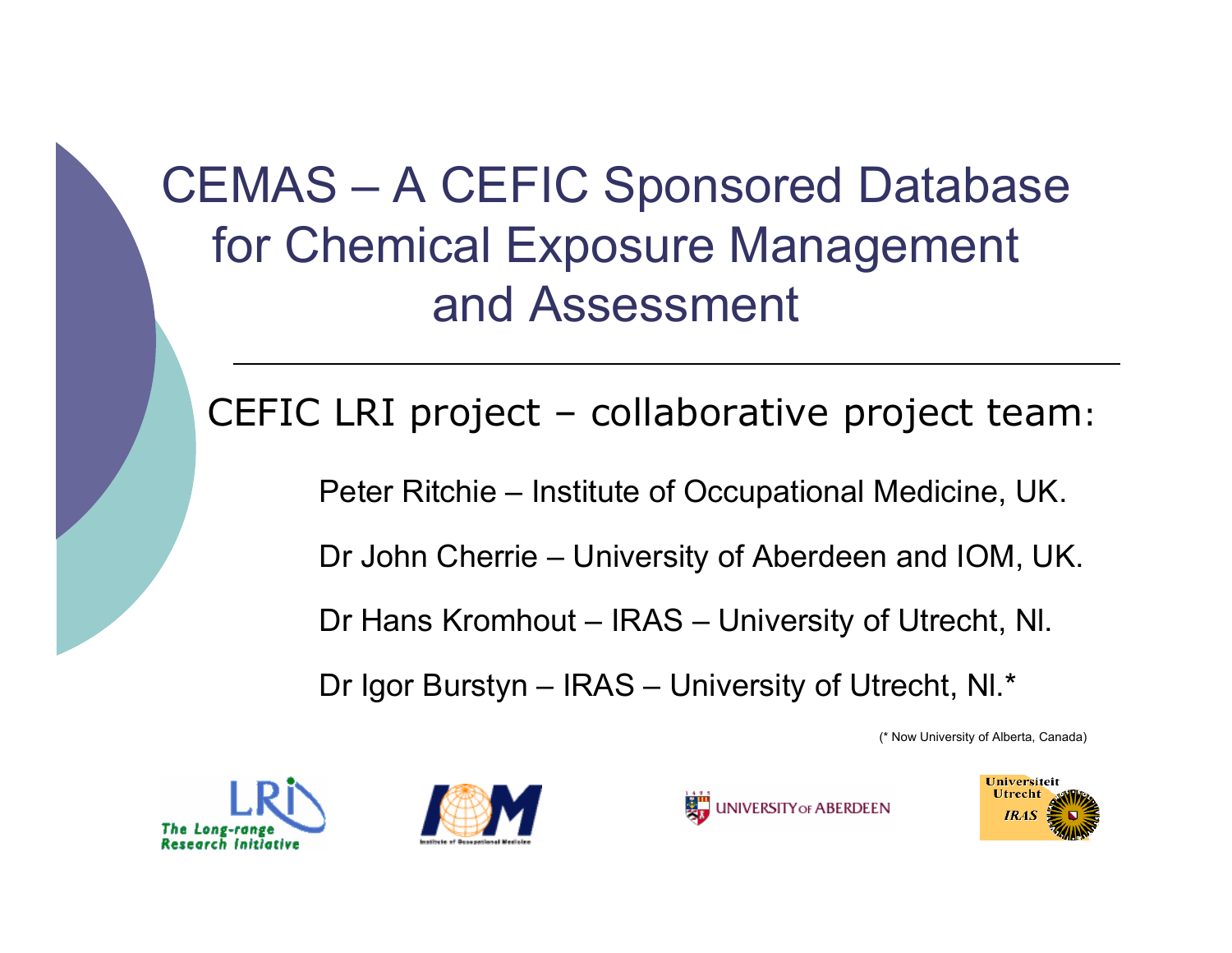### CEFIC LRI project – collaborative project team – contact details

 $\circ$  Peter Ritchie – Institute of Occupational Medicine, UK.

- $\bullet$ mailto:peter.ritchie@iomhq.org.uk
- $\bullet$ http://www.iom-world.org
- $\circ$  Dr John Cherrie University of Aberdeen and IOM, UK.
	- $\bullet$ mailto:john.cherrie@iomhq.org.uk
	- $\bullet$ http://www.iom-world.org
	- $\bullet$ http://www.herox.org
- $\circ$  Dr Hans Kromhout Institute for Risk Assessment Sciences, University of Utrecht, Netherlands.
	- $\bullet$ mailto:H.Kromhout@iras.uu.nl
	- $\bullet$ http://www.iras.uu.nl







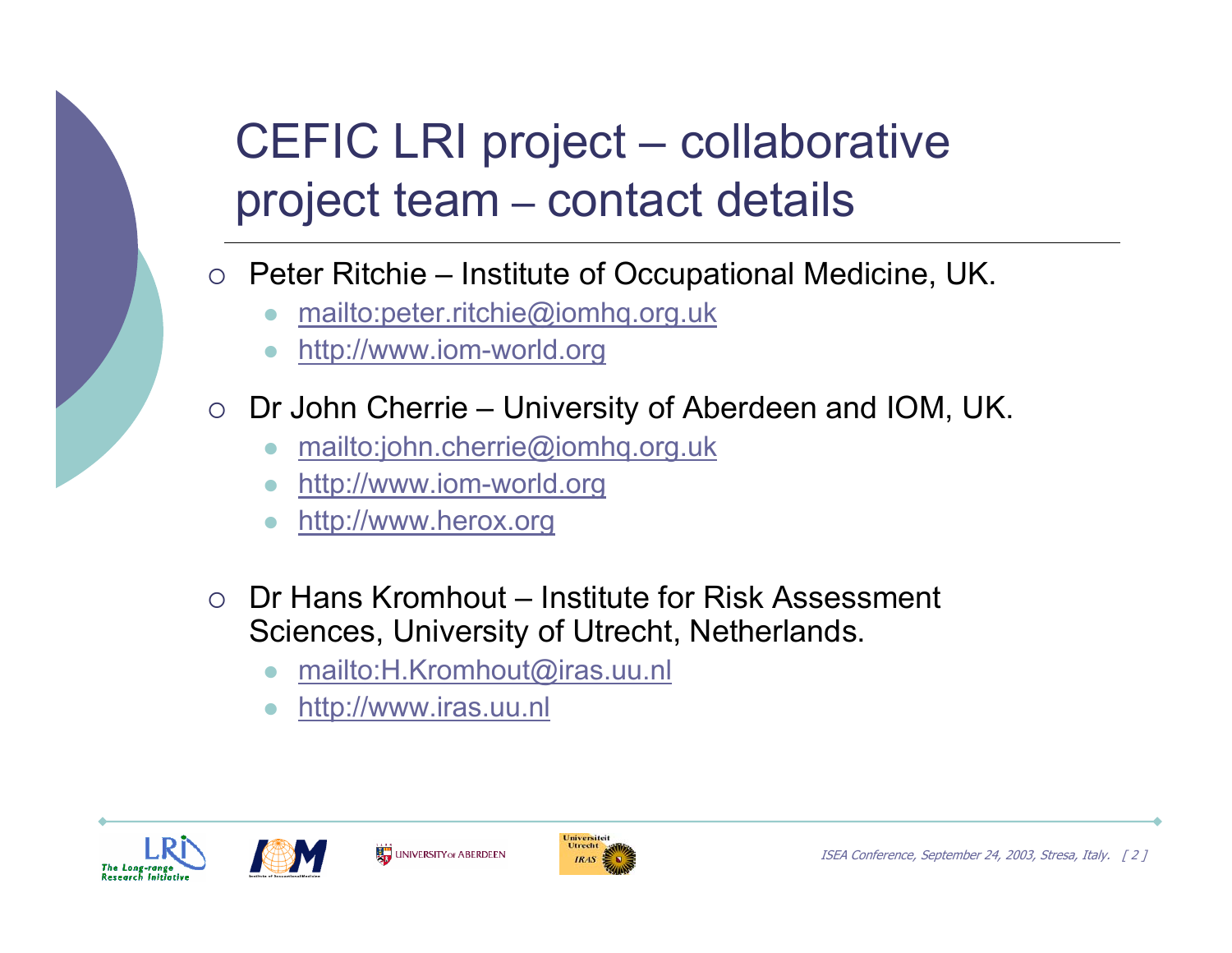

# CEMAS: CEFIC Exposure Management and Assessment System

- o Summary a brief overview
- o Why do we need another database?
	- $\bullet$ Product stewardship and responsible care
	- $\bullet$ Regulatory risk assessment
- $\circ$  Who do we hope will use CEMAS?
	- $\bullet$ From COSHH essentials to *eRisk*
- $\circ$  What does the database contain?
- $\circ$  Plans for the future...





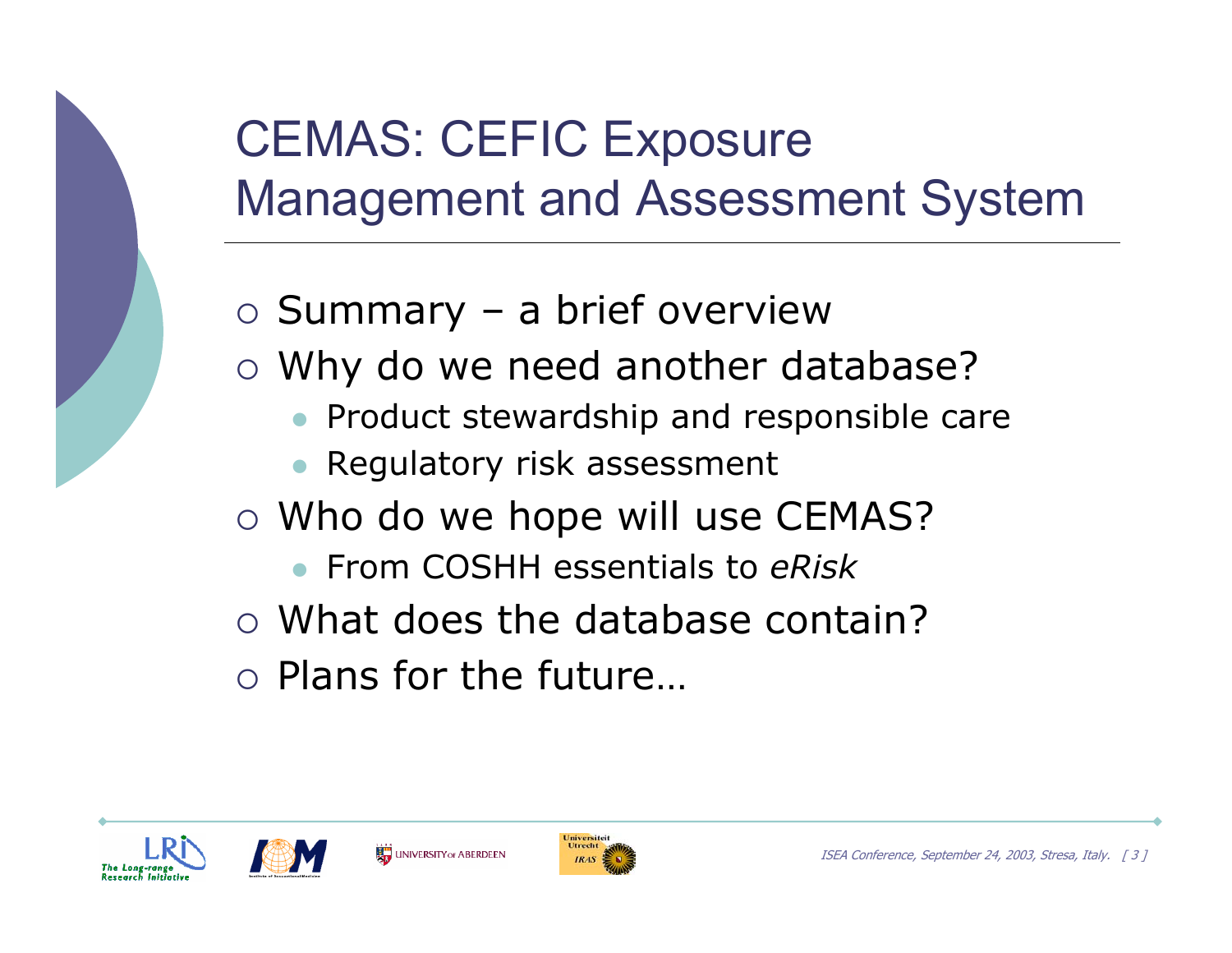# Why Another Exposure Database?

- $\circ$  Drivers for CEMAS CEFIC involvement
- $\circ$  Shortages and gaps in data where it should be available:
	- $\bullet$  "Responsible Care, … committed to continual improvement in all aspects of health, safety…"
	- $\bullet$  Risk assessment requirements -
		- $\circ$  Within the existing substances programme
			- $\bullet$  Where is the exposure data to support this process – on its own, or for modelling?
		- $\circ$  Chemical Agents Directive (CAD)
		- $\circ$  EU Chemicals White Paper







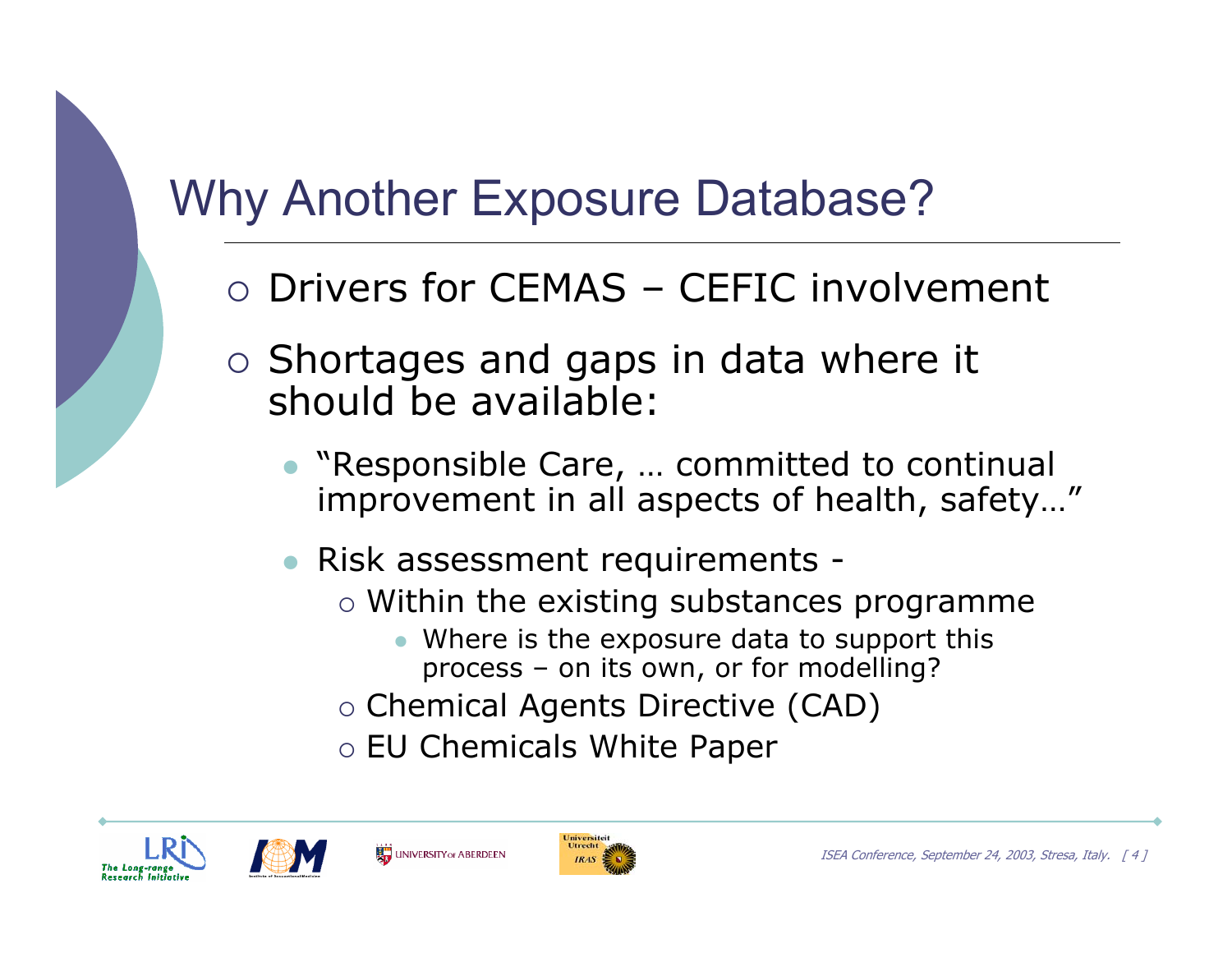# Aims of the CEMAS project…

- $\circ$  Seeks to provide a PC based guidance tool for SME users of chemicals that:
	- $\bullet$  gathers exposure data and contextual information for structured decision-making on exposure (inh & derm)
	- $\bullet$  Provides for the appropriate analysis of exposure data – summary stats & IRAS's SPEED
	- $\bullet$  provides practical assessment of the suitability of exposure controls and advise when exposure monitoring may be required
	- $\bullet\;$  is consistent with prevailing regulatory expectations
	- $\bullet$ provides opportunities to target Product Stewardship
	- $\bullet$ assists CEFIC sectors/groups measure performance
	- $\bullet$ is aligned with the principles of Responsible Care
	- $\bullet$ is available free

UNIVERSITY OF ABERDEEN





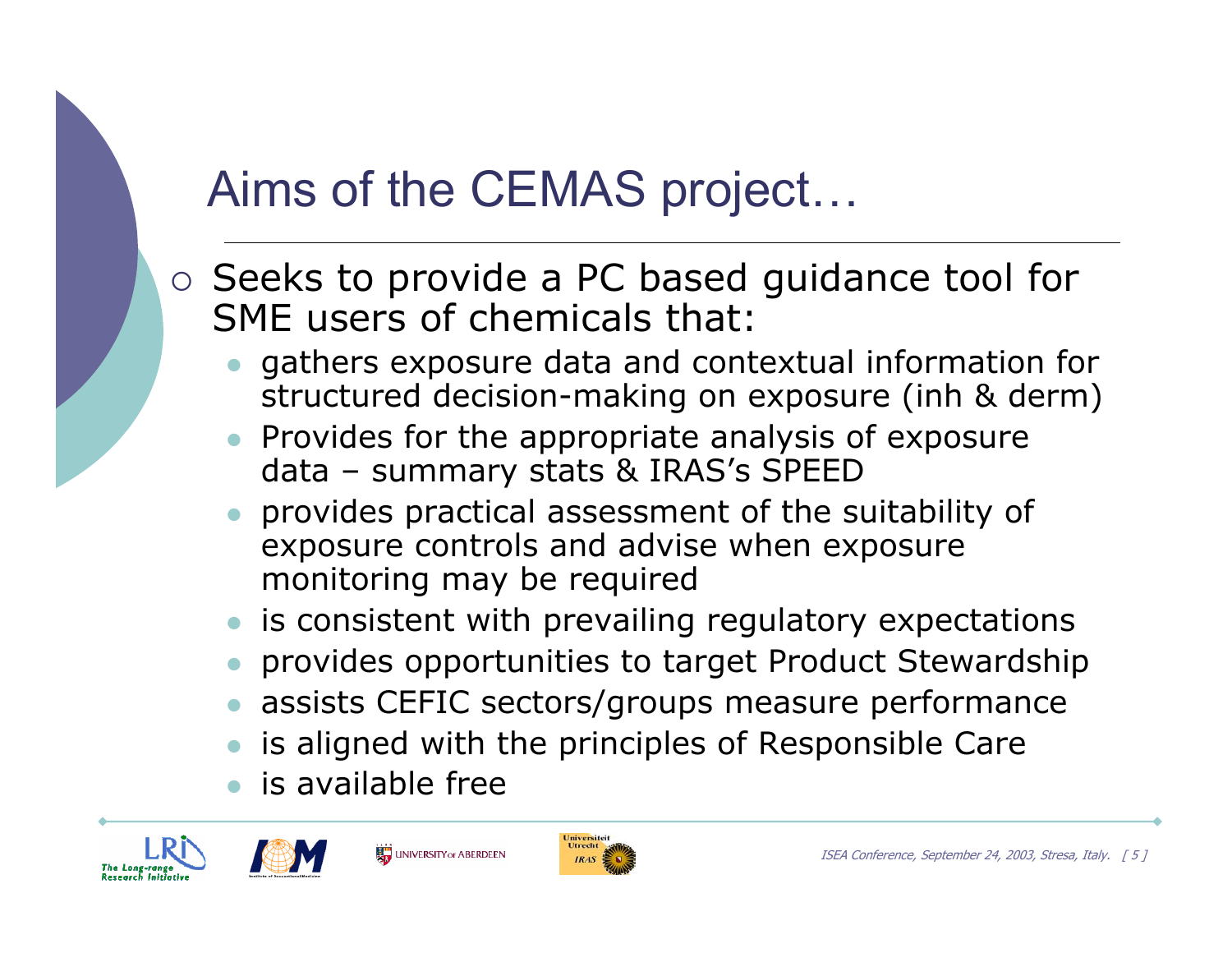# Approach and stages, with consultation

- o Previous knowledge, literature and experience of EDB and epi research
- { Existing EDB and ongoing efforts towards data standards
- { Stakeholder consultation
- $\circ$  Initial design prototype and testing
- $\circ$  Limited pilot test
- $\circ$  Revision and refinement







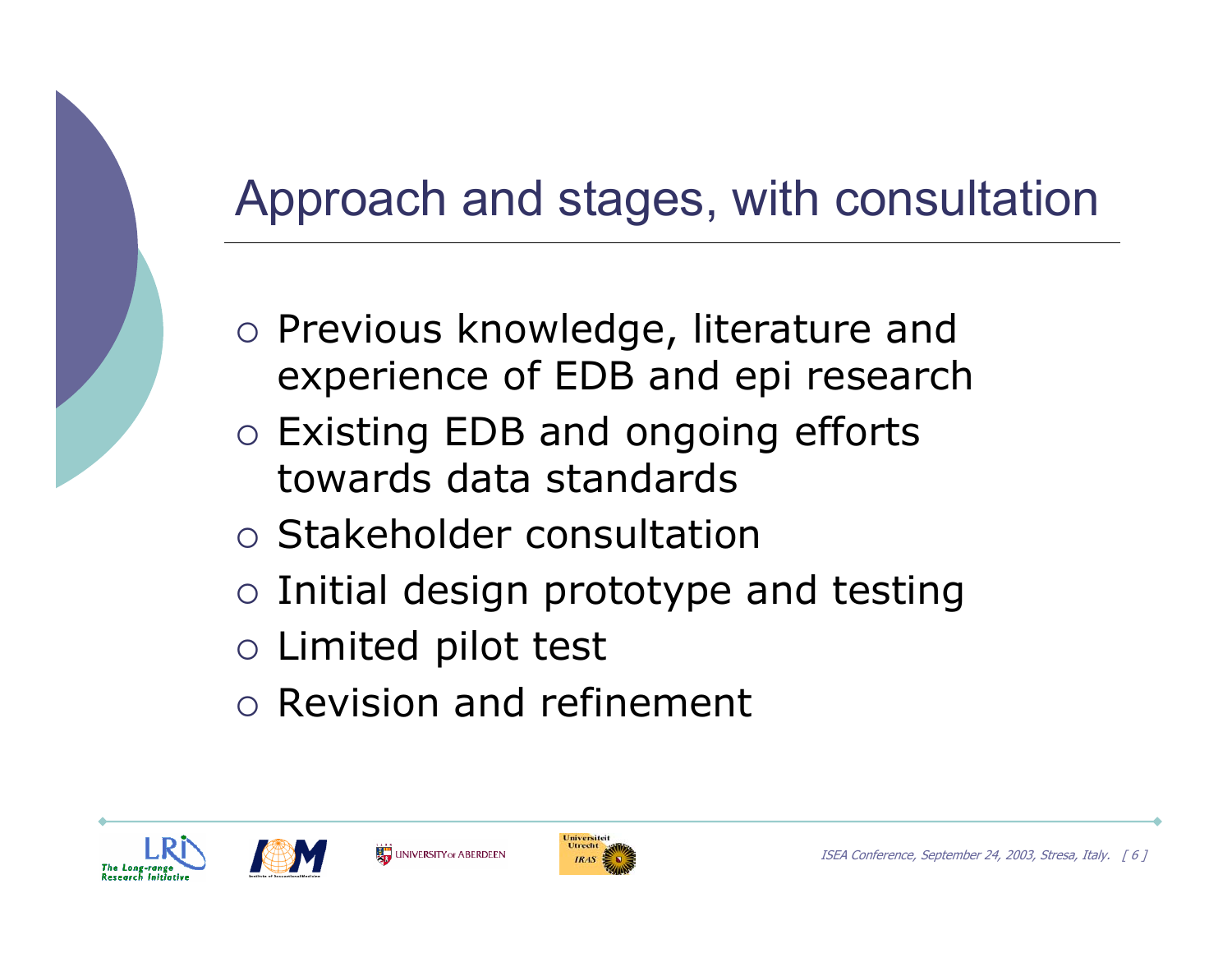# Why would SMEs use CEMAS?

- $\circ$  Currently for dermal and inhalation data
- $\circ$  We have decided to provide a decision aid to advise when monitoring may be appropriate
- $\circ$  ... and to generally encourage monitoring
- o Based upon the UK COSHH Essentials scheme (www.coshh-essentials.org.uk)
- { We use the term *eRISK*







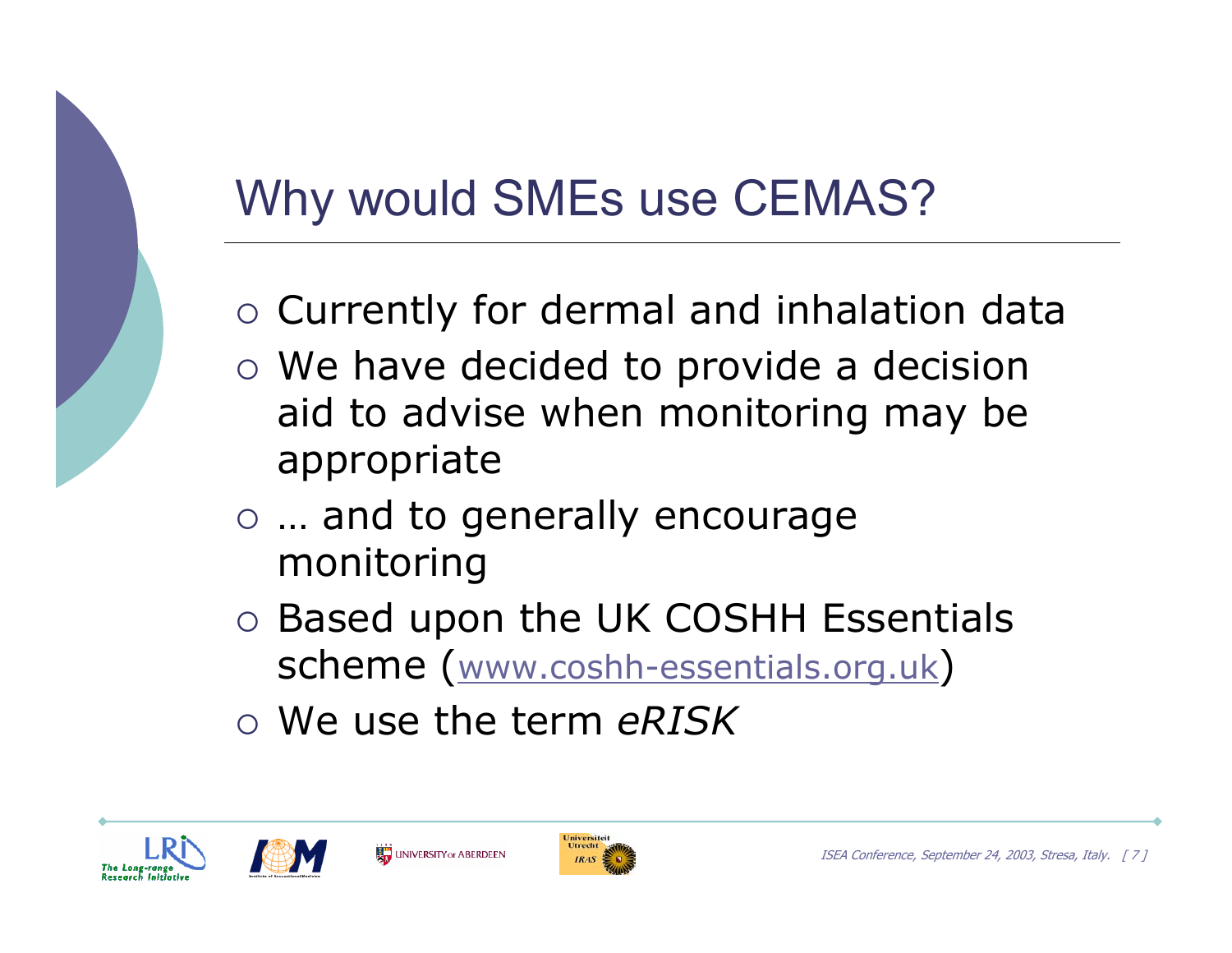# *eRISK…*

#### { Uses information about:

- $\bullet$ Physical and chemical properties of substance
- $\bullet$ Risk phrases assigned to product
- $\bullet$ Quantity used.
- $\circ$  We ask about control measures and feedback if better controls needed
- $\circ$  Suggest monitoring
- $\circ$  All data stored in database







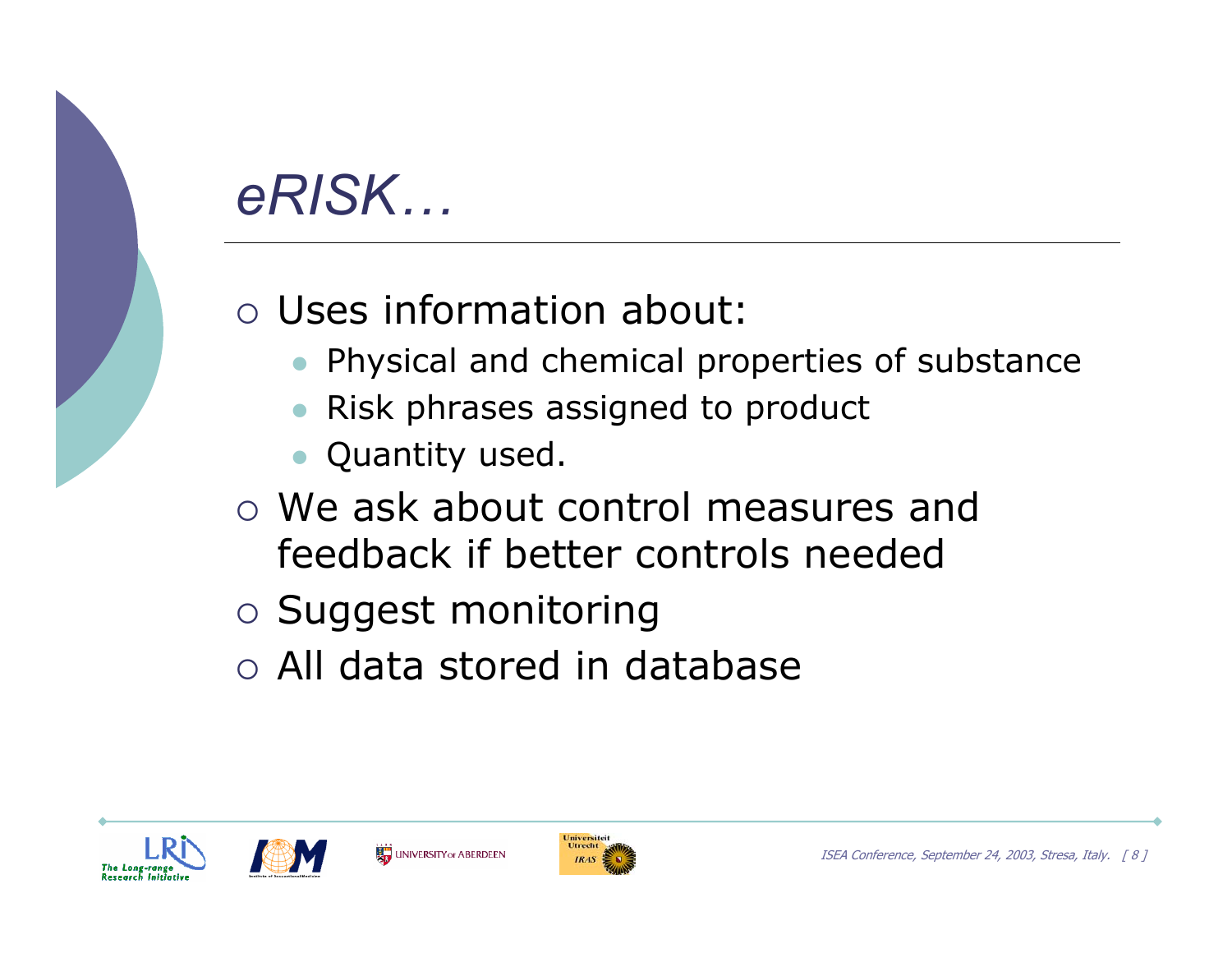

 $IRAS$ 

The Long-range **Research Initiative**  ISEA Conference, September 24, 2003, Stresa, Italy. [ 9 ]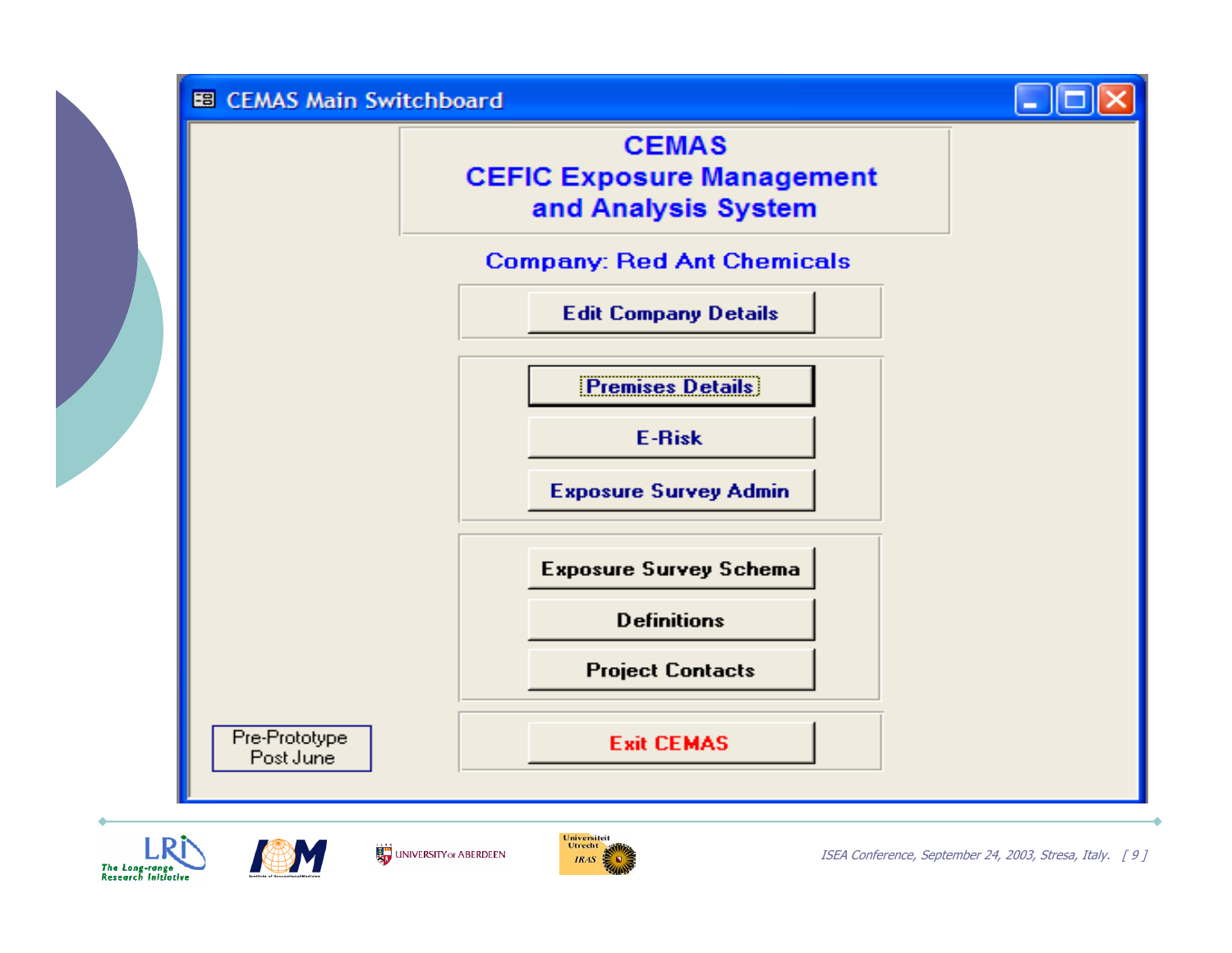

### Industry, process, job, tasks ….

We collect information about:

- $\bullet$ Industry (standardised and CEFIC sectors)
- Workplaces
- $\bullet$ Jobs (standardised and local names)
- $\bullet$ Processes
- $\bullet$ Tasks
- $\bullet$ Controls
- $\bullet$ Exposure survey, data and context







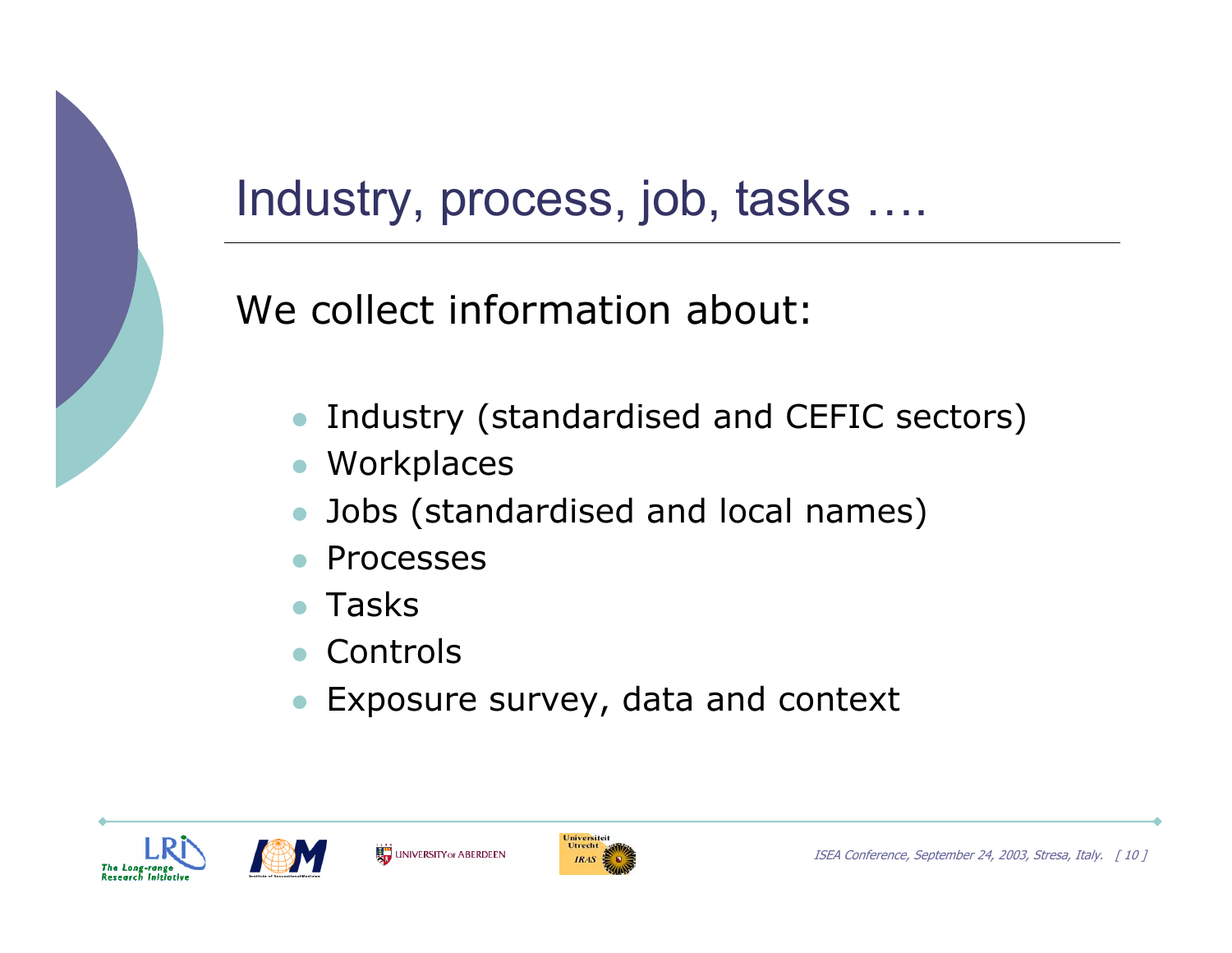| CEFIC CEMAS Database Pre-Prototype 1.1 - [Basic Premises Information]                                                         |
|-------------------------------------------------------------------------------------------------------------------------------|
| 图<br>Edit<br>Insert Format Records<br>Tools<br>Window<br>File<br>View<br>Type a que<br>Help                                   |
| Hq & Q $^*$ & & C $\sim$ 8 & C $\sim$ 8 $\mu$ $\mu$ $\sim$ 8 $\sim$ 6 $\mu$ $\sim$ $\sim$ 6<br>∐ א                            |
| <b>Premises Details for Red Ant Chemicals Company</b>                                                                         |
| Premises local ID Plant 1<br>04/03/2002 Updated<br>08/11/2002 10:41:30<br>Added:                                              |
| Premises/Site Name Edgemont Bohamstead Plant                                                                                  |
| Health and Safety<br><b>Contact Details</b><br><b>CEFIC Affiliation</b><br><b>Quality Assurance</b><br><b>Industry Coding</b> |
| <b>Premises Summary Health and Safety Details</b>                                                                             |
| Do you have a written health and safety policy ? $Y \rvert Y \rvert$                                                          |
| Do you assess health and safety risks arising from work practices ? Yes - not formally recorded                               |
| Do you have an appointed health and safety advisor ? Yes qualified part time                                                  |
| Do you have a health and safety training programme for the workforce ? [Yes - & formally recorded<br>$\vert$                  |
|                                                                                                                               |
|                                                                                                                               |
| <b>Administer For</b><br>The Current                                                                                          |
| <b>Employees</b><br>Departments<br><b>Work Places</b><br>Processes<br><b>Jobs</b><br><b>Premises</b>                          |
|                                                                                                                               |
| Universiteit<br>Utrecht<br>I DN                                                                                               |





 $IRAS$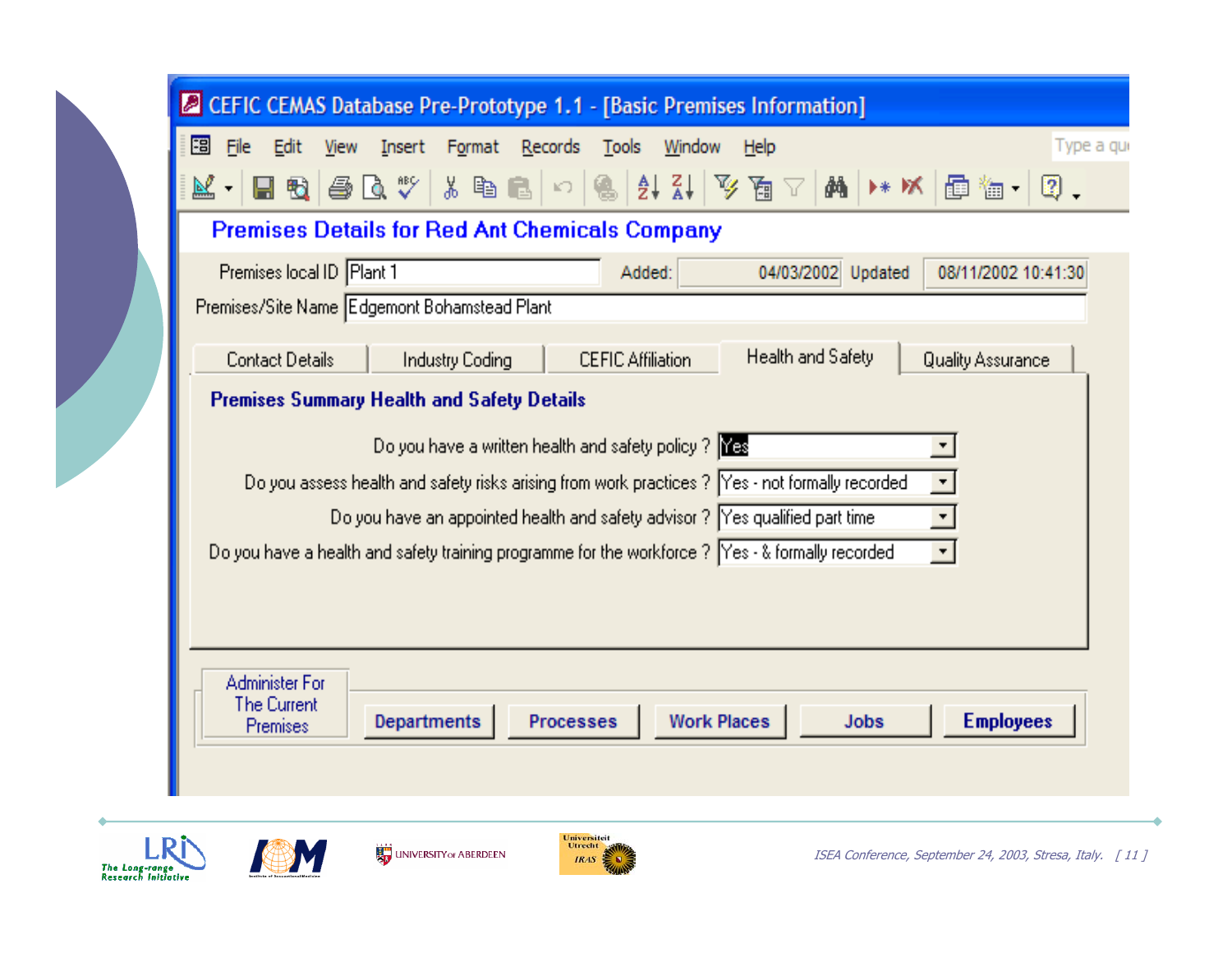| ♬ | <b>CEFIC CEMAS Database Pre-Prototype 1.1 - [Basic Survey Information]</b><br>FBI<br>File<br>Edit<br>Format Records<br>Tools<br>Window<br>View<br>Insert<br>Help                        |
|---|-----------------------------------------------------------------------------------------------------------------------------------------------------------------------------------------|
|   | 母はい<br>$2$ $\frac{21}{4}$<br>$\mathbf{v} \in \mathbb{R}$<br>풂.<br>日も<br>■ ■<br>đâ<br>$\mathbb{R}$ -<br>D∗ MX<br>KO.<br>画゛■・                                                             |
|   | <b>Survey Planning - Premises: Red Ant Forth Organics Plant</b>                                                                                                                         |
|   | Survey ID 24<br>Added<br><b>Updated</b>                                                                                                                                                 |
|   | Survey Title Solvents Monitoring; PaintShop Paint Mix Areas, Check and Repair Workdeck and Wax<br>Booth                                                                                 |
|   | General Description<br>Sampling and Analysis Strategy                                                                                                                                   |
|   | 24 February 1993 End<br>25 February 1993<br>Survey Completed ? <b>I</b><br><b>Start Date</b>                                                                                            |
|   | Survey Authority Mr A Friend<br>Compliance testing<br>Survey Reason<br>▾                                                                                                                |
|   | Describe Survey<br>$\bm{\mathsf{A}}$ survey was carried out to assess compliance with the occupational<br>Aims and<br>exposure limit for xylene used in the plant.<br><b>Objectives</b> |
|   | Institute of Occupational Medicine<br>Surveyor<br>Add<br>new<br>Analyst Institute of Occupational Medicine                                                                              |
|   | Survey Report File<br>Pick/link<br>S:\24HourTemp\QUALITY CONTROL MANUAL.doc<br>$\rightarrow$<br>report file                                                                             |
|   | <b>Sample-Sets</b><br>and Results                                                                                                                                                       |
|   | First<br>Previous<br>Next<br>New<br>Last<br>1 of 6 Surveys<br>$\blacktriangleright$<br>$\blacktriangleright$ $\ast$<br>Delete<br><b>Close</b><br>м<br>at these premises                 |
|   |                                                                                                                                                                                         |



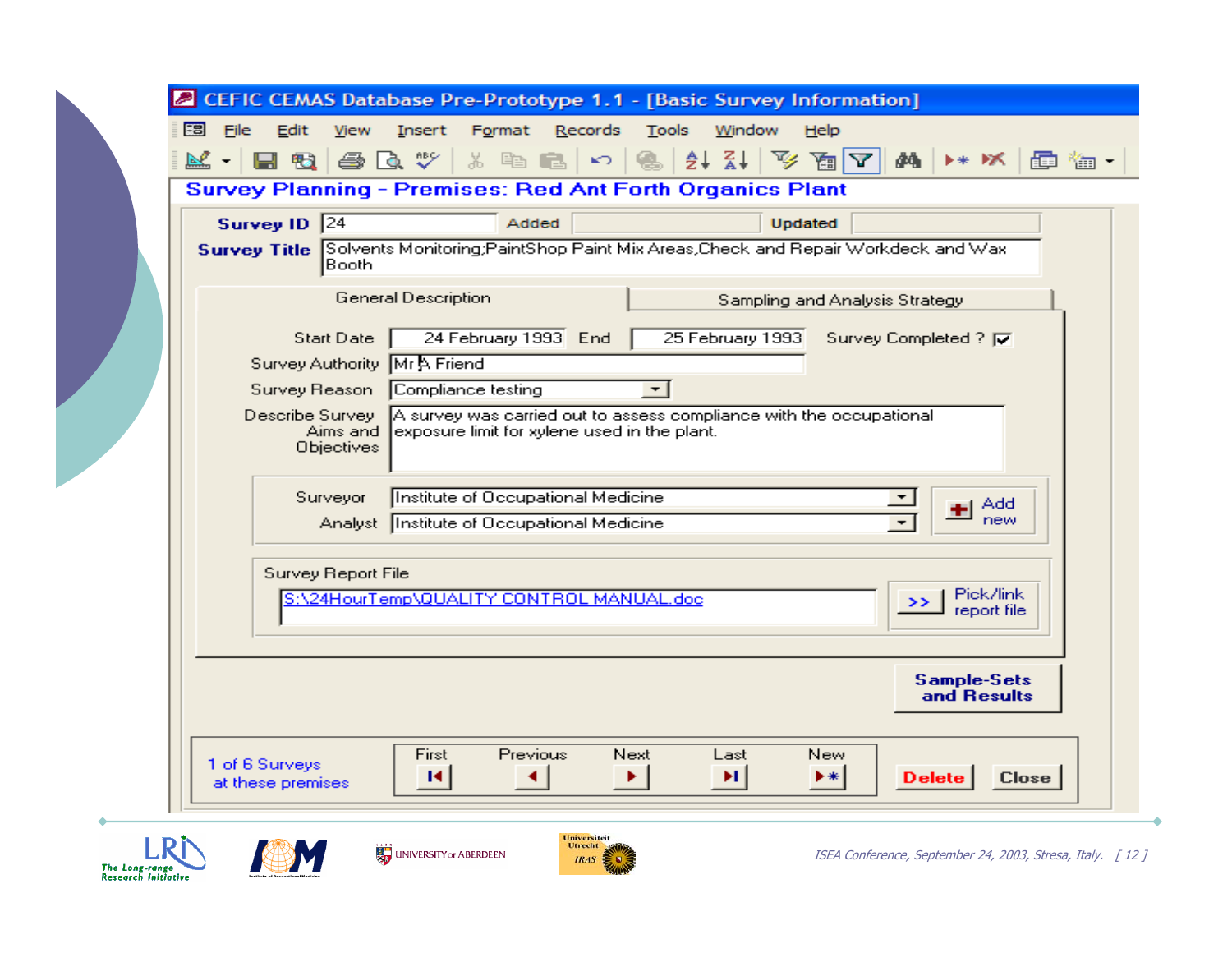### Key elements of CEMAS operation







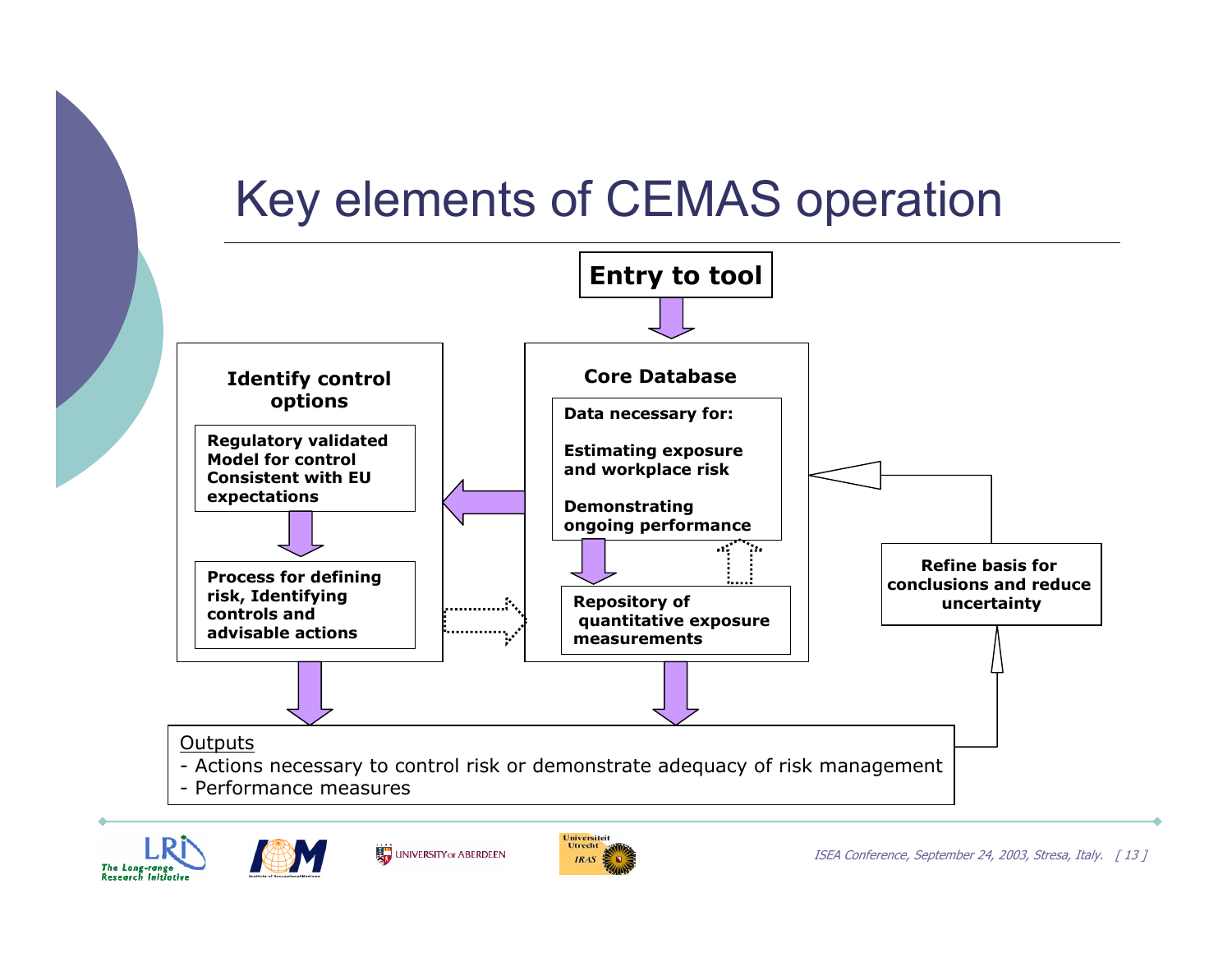### Plans for interaction of CEMAS with Users

#### **SMEs**

**SMEs register for free exposure evaluation and risk management (CEMAS) tool. Options to receive further supporting PS materials dependent on chemicals used & activities undertaken**

**Tool recognised by EU regulatory community as evidence of delivery of CAD responsibilities**

**Tool's database capable of being interrogated for relevant exposure information by user, or anonymised and shared with CEFIC**



#### **CEFIC**

**Web hub supported and populated by relevant Product Stewardship (PS) materials from CEFIC and elsewhere**

**CEFIC should obtain a more accurate idea of the nature of chemical exposures in SMEs. Data also helps inform and refine Chemicals Policy.** 

**Provides CEFIC / NFs / Sector Groups with the opportunity to analyse core exposure information from registered users either on a voluntary basis or as part of any future performance indices for CEFIC / NF members**







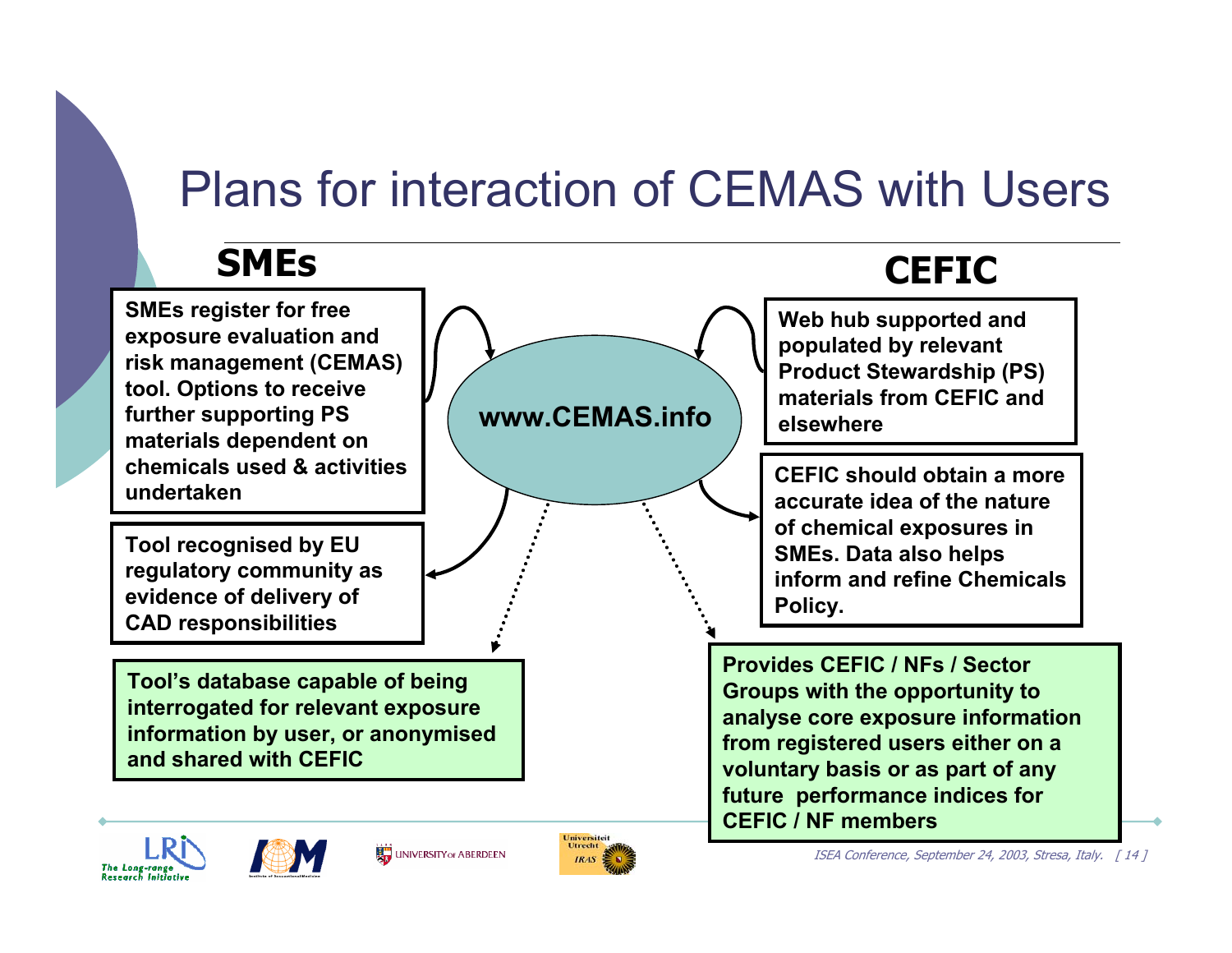# Plans to progress CEMAS

- $\bigcirc$  Phase II - next version of the database and stakeholder trials
	- $\bullet$  Currently using version for other exposure studies at IOM – continuing refinement
	- $\bullet$  Update structures and interface, checking and validation, layering, reports, SPEED and summary stats
	- $\bullet$  10 companies from two CEFIC sector groups to undertake fairly intensive usability trials
	- $\bullet$ Continuing development of EDB standards
- ${\bigcirc}$  Phase III - Final production of free product and it's promotion will be the subject of a separate RfP –







UNIVERSITY OF ABERDEEN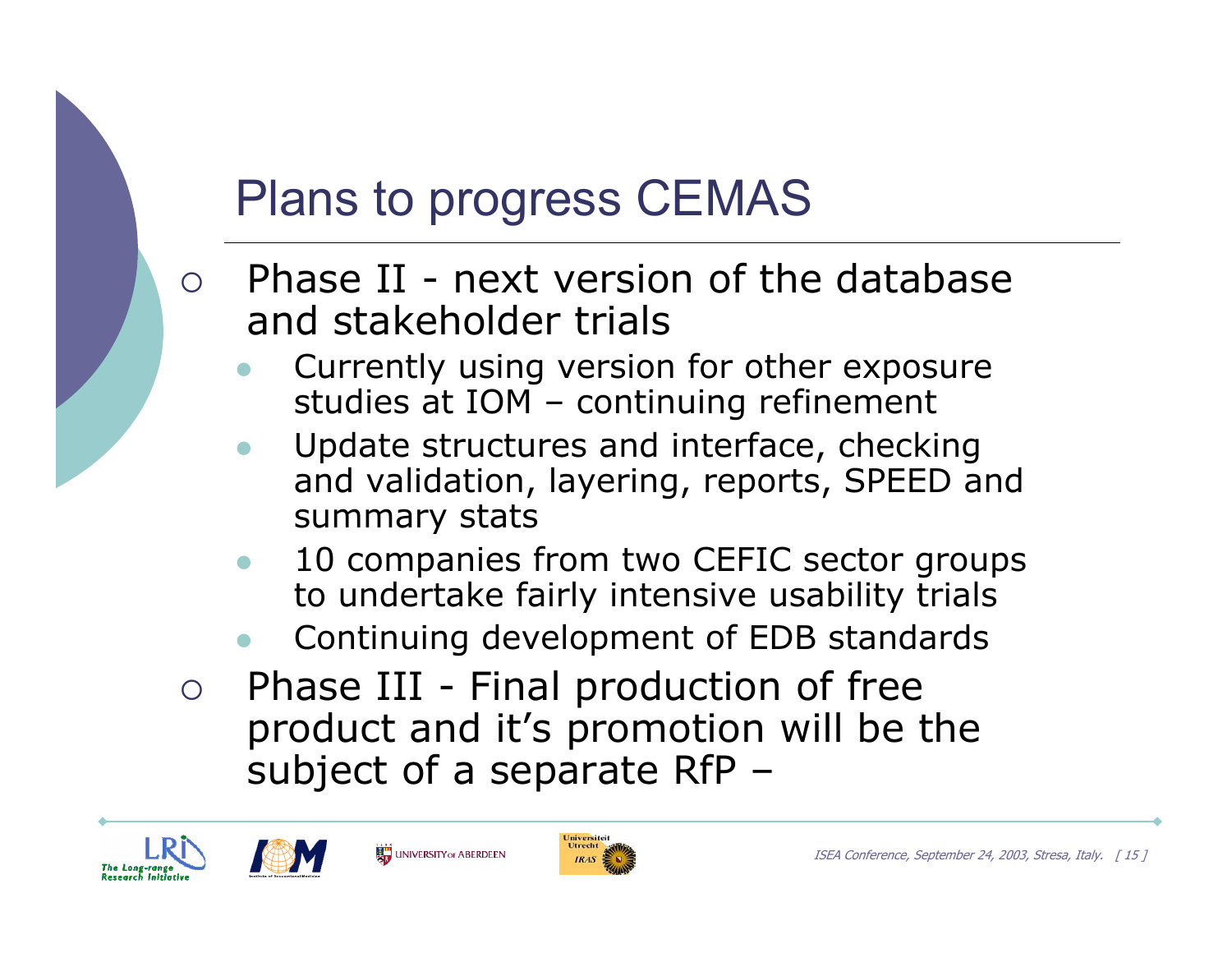### CEMAS in context - vision of the future…